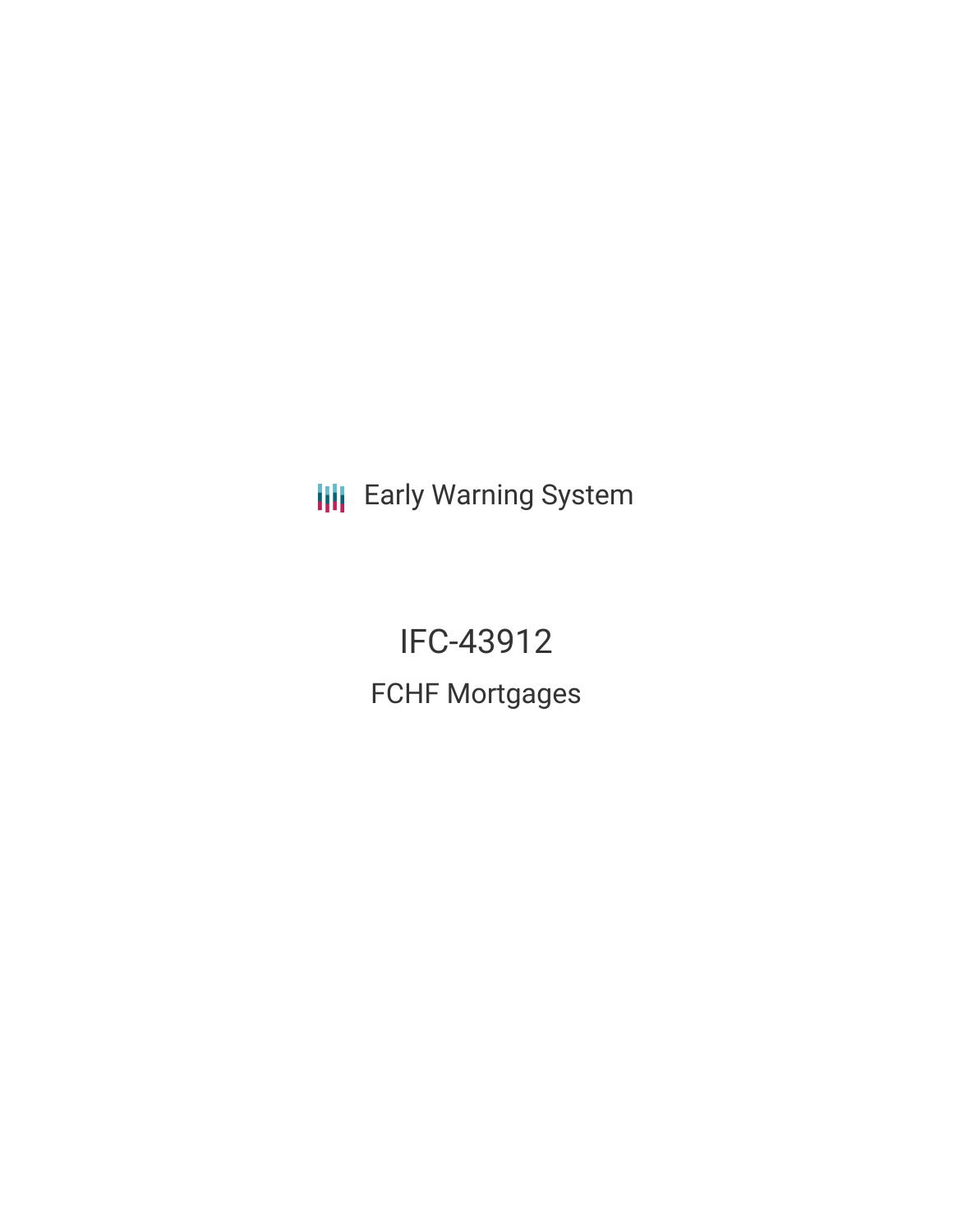

# **Quick Facts**

| <b>Countries</b>               | Namibia                                  |
|--------------------------------|------------------------------------------|
| <b>Financial Institutions</b>  | International Finance Corporation (IFC)  |
| <b>Status</b>                  | Proposed                                 |
| <b>Bank Risk Rating</b>        | FI                                       |
| <b>Voting Date</b>             | 2020-09-04                               |
| <b>Borrower</b>                | FIRST CAPITAL TREASURY SOLUTIONS PTY LTD |
| <b>Sectors</b>                 | Finance                                  |
| <b>Investment Type(s)</b>      | Loan                                     |
| <b>Investment Amount (USD)</b> | \$48.00 million                          |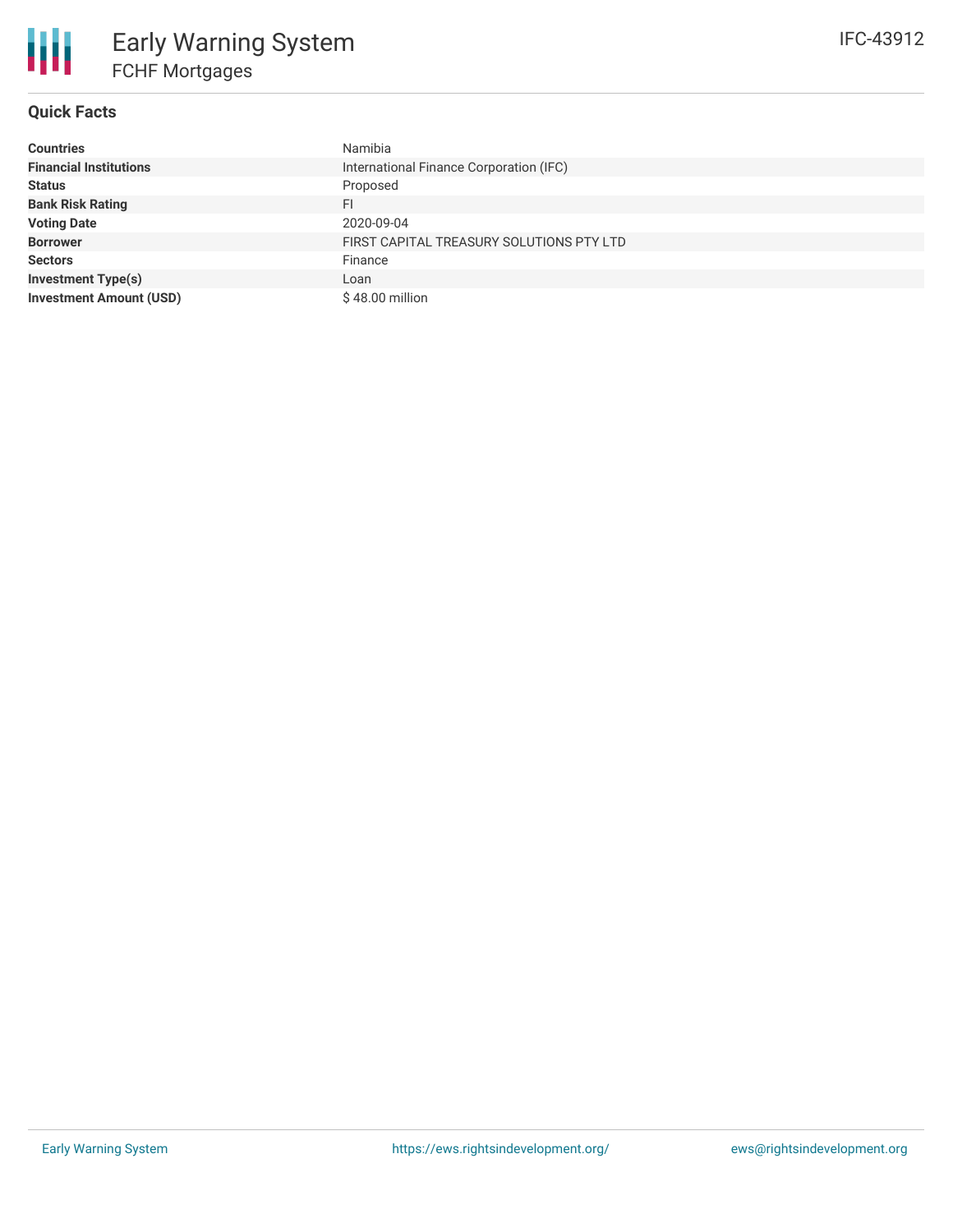# **Project Description**

According to bank provided information, the proposed project consists of two stages:

- 1. IFC to provide a 3-year senior secured loan of up to ZAR801 million (US\$48 million equivalent) to Namibia Home Loans (Pty) Ltd, a special purpose vehicle. First Capital Treasury Solutions (Pty) Ltd (FCTS or the Servicer) will provide the junior tranche of up to N\$178 million while other investors will be providing an additional ZAR801 million. With total commitments of up to ZAR1,780 million (US\$107 million equivalent), Namibia Home Loans will be providing mortgage financing to un(der)served families, promoting access to affordable housing in Namibia.
- 2. On year 3, once the mortgage pool is in place, FCTS plans to place the notes issued by Namibia Home Loans and backed by the portfolio in a public securitization, aiming to broaden the investor base. To promote a successful placement of the first RMBS issuance in Namibia, IFC will be accompanying FCTS throughout the process. Then, IFC will have the Right of First Refusal to participate in, or purchase, a portion of the issuance for a total amount of up to ZAR801 million (US\$48 million equivalent).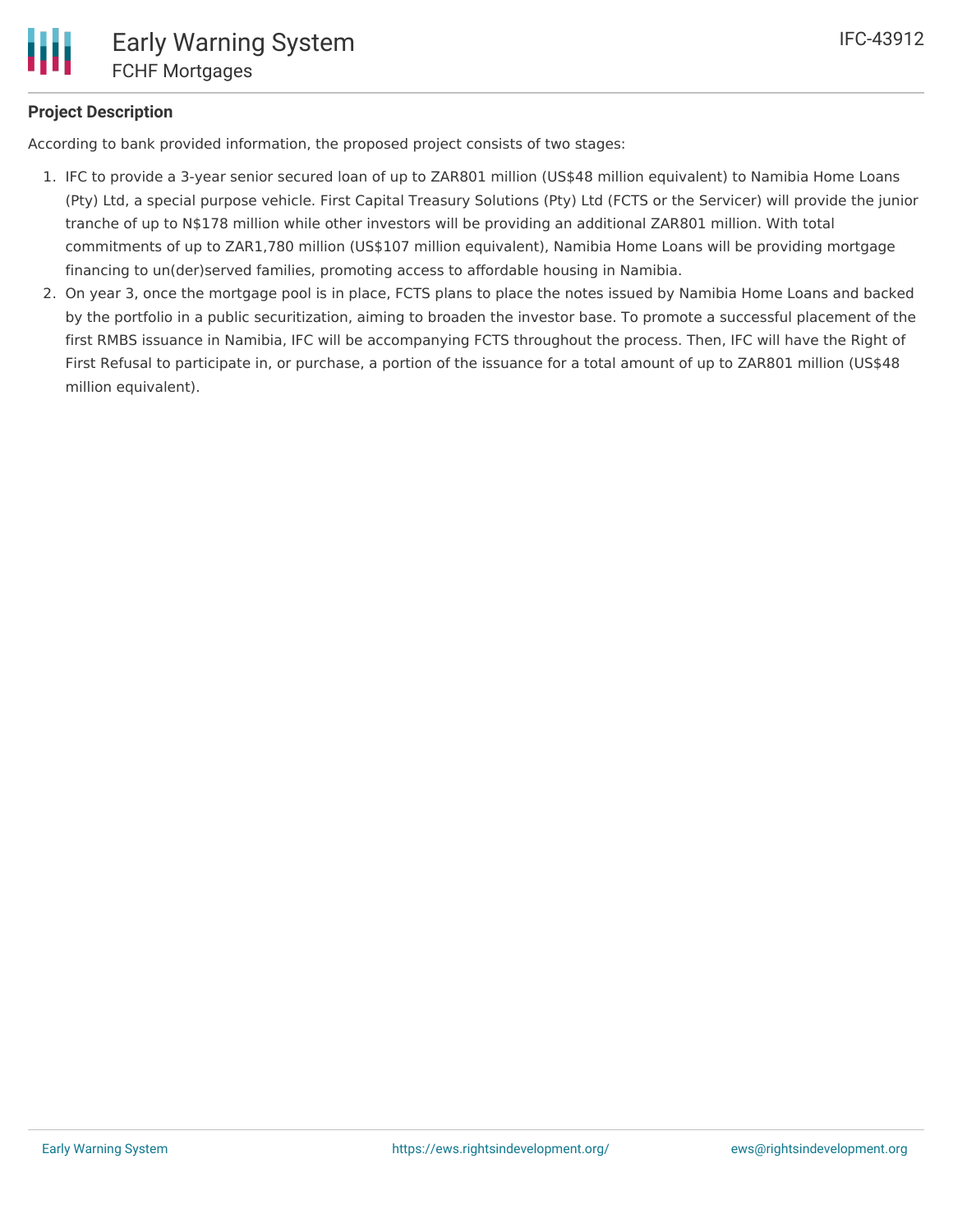## **Investment Description**

• International Finance Corporation (IFC)

The Project involves a 3-year senior loan of up to ZAR801 million (US\$48 million equivalent) from IFC's own account

## **Financial Intermediary**

Financial Intermediary: A commercial bank or financial institution that receives funds from a development bank. A financial intermediary then lends these funds to their clients (private actors) in the form of loans, bonds, guarantees and equity shares. Financial intermediaries include insurance, pension and equity funds. The direct financial relationship is between the development bank and the financial intermediary.

First Capital Treasury [Solutions](file:///actor/3320/) Pty Ltd. (Financial Intermediary)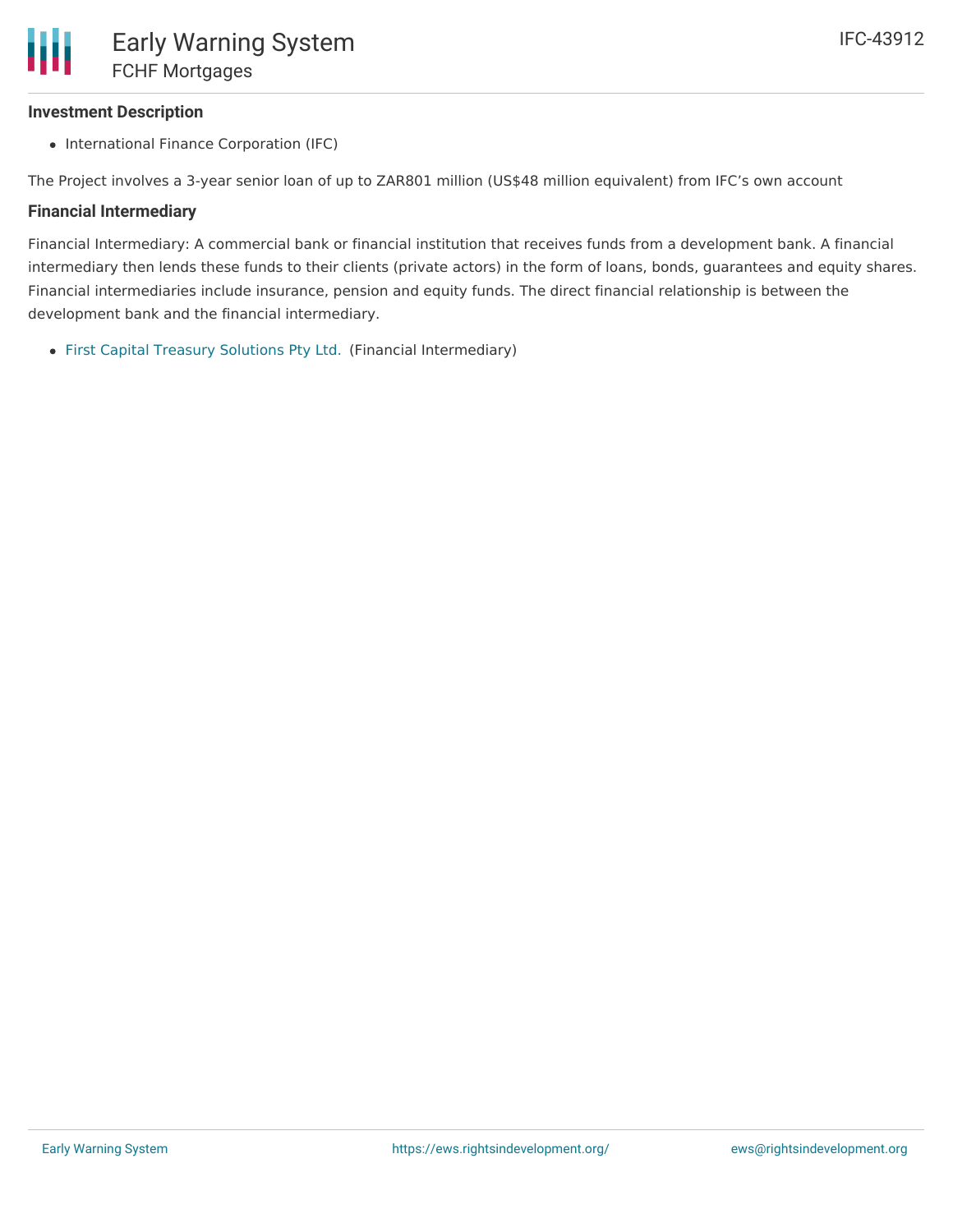

## **Private Actors Description**

First Capital Treasury Solutions was established in July 2009 focusing on providing value focused alternative investment asset class and today manages over N\$1.2 billion in real estate assets in the affordable housing segment. Their main product offering is home loans targeted at the Government Institutions Pension Fund (GIPF) members. FCTS is a licensed asset manager and its financial services activities are tightly governed by the Namibian Financial Supervisory Authority (NAMFISA) who regulates non-bank financial services providers in insurance and asset management in Namibia.